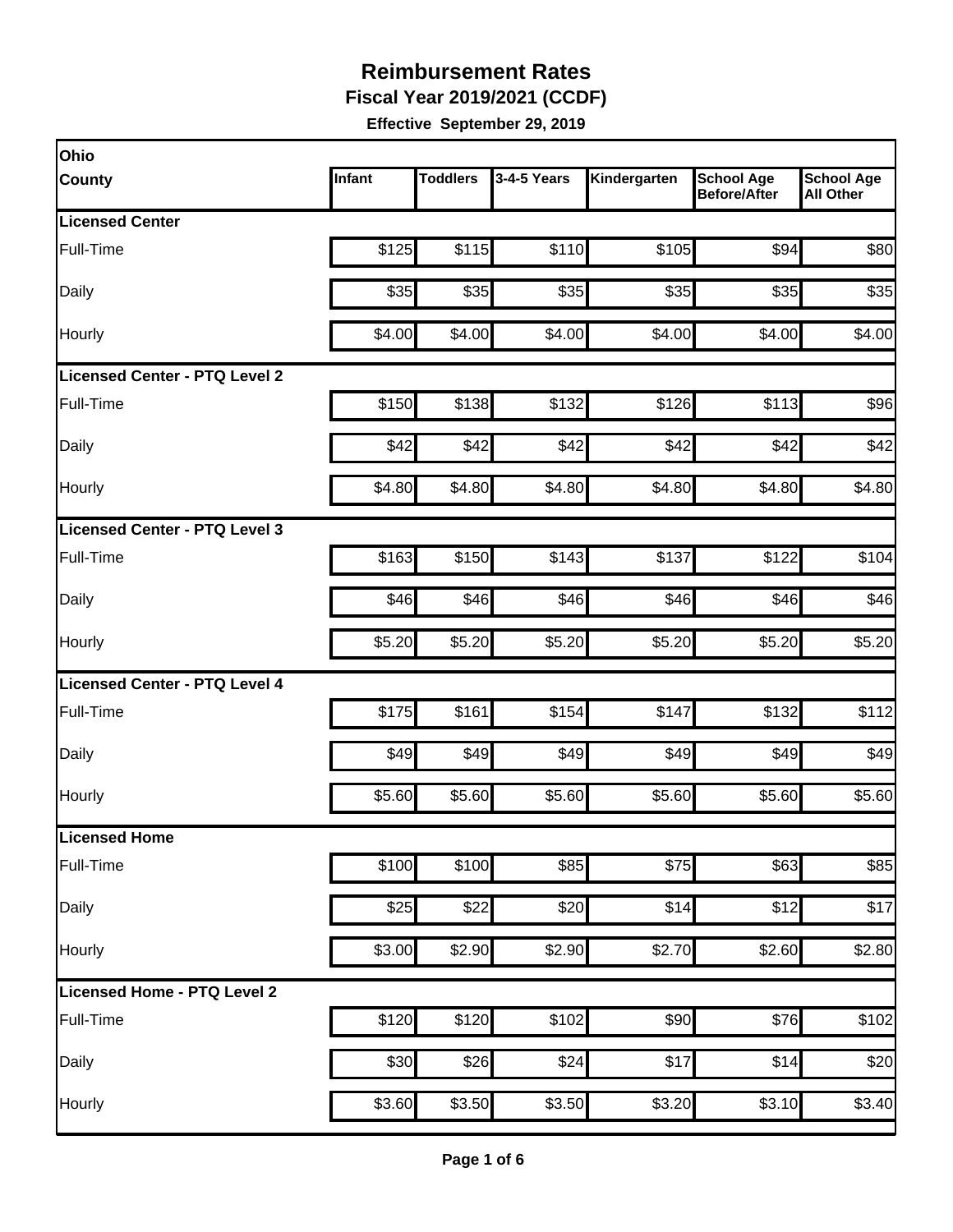**Fiscal Year 2019/2021 (CCDF)**

| Infant | <b>Toddlers</b> | 3-4-5 Years                                 | Kindergarten                                                                     | <b>School Age</b><br><b>Before/After</b> | <b>School Age</b><br><b>All Other</b>                                                                                                                                                                                                  |
|--------|-----------------|---------------------------------------------|----------------------------------------------------------------------------------|------------------------------------------|----------------------------------------------------------------------------------------------------------------------------------------------------------------------------------------------------------------------------------------|
|        |                 |                                             |                                                                                  |                                          |                                                                                                                                                                                                                                        |
| \$130  | \$130           | \$111                                       |                                                                                  | \$82                                     | \$111                                                                                                                                                                                                                                  |
| \$33   | \$29            | \$26                                        |                                                                                  |                                          | \$22                                                                                                                                                                                                                                   |
| \$3.90 | \$3.80          | \$3.80                                      |                                                                                  |                                          | \$3.60                                                                                                                                                                                                                                 |
|        |                 |                                             |                                                                                  |                                          |                                                                                                                                                                                                                                        |
|        |                 | \$119                                       |                                                                                  | \$88                                     | \$119                                                                                                                                                                                                                                  |
| \$35   | \$31            | \$28                                        |                                                                                  | \$17                                     | \$24                                                                                                                                                                                                                                   |
| \$4.20 |                 | \$4.10                                      |                                                                                  |                                          | \$3.90                                                                                                                                                                                                                                 |
|        |                 |                                             |                                                                                  |                                          |                                                                                                                                                                                                                                        |
| \$97   | \$79            | \$73                                        | \$62                                                                             | \$40                                     | \$68                                                                                                                                                                                                                                   |
| \$19   |                 | \$16                                        |                                                                                  | \$10                                     | \$16                                                                                                                                                                                                                                   |
| \$3.20 | \$3.10          | \$2.70                                      |                                                                                  | \$2.70                                   | \$2.70                                                                                                                                                                                                                                 |
|        |                 |                                             |                                                                                  |                                          |                                                                                                                                                                                                                                        |
| \$111  | \$97            | \$92                                        | \$84                                                                             | \$67                                     | \$74                                                                                                                                                                                                                                   |
| \$27   | \$26            | \$26                                        | \$26                                                                             | \$23                                     | \$26                                                                                                                                                                                                                                   |
| \$3.60 |                 | \$3.40                                      |                                                                                  |                                          | \$3.40                                                                                                                                                                                                                                 |
|        |                 |                                             |                                                                                  |                                          |                                                                                                                                                                                                                                        |
|        |                 | \$132                                       |                                                                                  |                                          | \$96                                                                                                                                                                                                                                   |
| \$42   |                 | \$42                                        |                                                                                  | \$42                                     | \$42                                                                                                                                                                                                                                   |
|        |                 | \$4.80                                      |                                                                                  |                                          | \$4.80                                                                                                                                                                                                                                 |
|        |                 |                                             |                                                                                  |                                          |                                                                                                                                                                                                                                        |
|        |                 |                                             |                                                                                  | \$122                                    | \$104                                                                                                                                                                                                                                  |
| \$46   | \$46            | \$46                                        |                                                                                  |                                          | \$46                                                                                                                                                                                                                                   |
|        |                 |                                             |                                                                                  |                                          | \$5.20                                                                                                                                                                                                                                 |
|        |                 | \$140<br>\$150<br>\$4.80<br>\$163<br>\$5.20 | \$140<br>\$4.10<br>\$16<br>\$3.60<br>\$138<br>\$42]<br>\$4.80<br>\$150<br>\$5.20 | \$143<br>\$5.20                          | \$98<br>\$16<br>\$18<br>\$3.50<br>\$3.40<br>\$105<br>\$20<br>\$3.80<br>\$3.60<br>\$16<br>\$2.80<br>\$3.40<br>\$3.40<br>\$126<br>$\overline{$}113$<br>\$42<br>\$4.80<br>\$4.80<br>\$137<br>\$46<br>\$46<br>$\overline{$}5.20$<br>\$5.20 |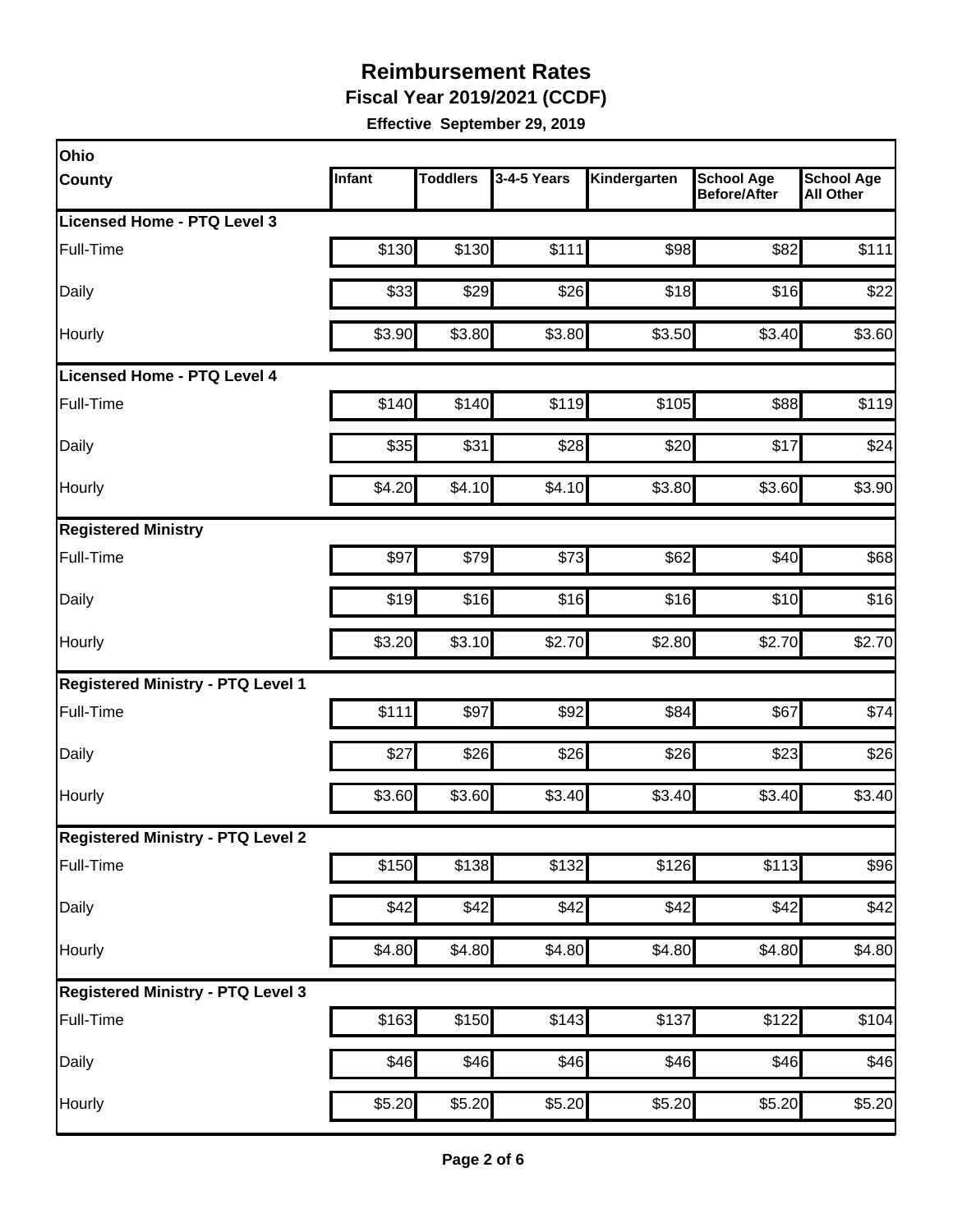**Fiscal Year 2019/2021 (CCDF)**

| Ohio                                     |        |                 |             |              |                                          |                                       |
|------------------------------------------|--------|-----------------|-------------|--------------|------------------------------------------|---------------------------------------|
| <b>County</b>                            | Infant | <b>Toddlers</b> | 3-4-5 Years | Kindergarten | <b>School Age</b><br><b>Before/After</b> | <b>School Age</b><br><b>All Other</b> |
| <b>Registered Ministry - PTQ Level 4</b> |        |                 |             |              |                                          |                                       |
| Full-Time                                | \$175  | \$161           | \$154       | \$147        | \$132                                    | \$112                                 |
| Daily                                    | \$49   | \$49            | \$49        | \$49         | \$49                                     | \$49                                  |
| Hourly                                   | \$5.60 | \$5.60          | \$5.60      | \$5.60       | \$5.60                                   | \$5.60                                |
| <b>Exempt Center</b>                     |        |                 |             |              |                                          |                                       |
| Full-Time                                | \$97   | \$79            | \$73        | \$62         | \$40                                     | \$68                                  |
| Daily                                    | \$19   | \$16            | \$16        | \$16         | \$10                                     | \$16                                  |
| Hourly                                   | \$3.20 | \$3.10          | \$2.70      | \$2.80       | \$2.70                                   | \$2.70                                |
| <b>Accredited Exempt Center</b>          |        |                 |             |              |                                          |                                       |
| Full-Time                                | \$138  | \$127           | \$121       | \$116        | \$101                                    | \$88                                  |
| Daily                                    | \$39   | \$39            | \$39        | \$39         | \$39                                     | \$39                                  |
| Hourly                                   | \$4.40 | \$4.40          | \$4.40      | \$4.40       | \$4.40                                   | \$4.40                                |
| <b>Exempt Home</b>                       |        |                 |             |              |                                          |                                       |
| Full-Time                                | \$86   | \$80            | \$80        | \$60         | \$40                                     | \$62                                  |
| Daily                                    | \$18   | \$17            | \$17        | \$13         | $\frac{1}{2}$                            | \$14                                  |
| Hourly                                   | \$2.10 | \$2.10          | \$2.10      | \$2.10       | \$2.10                                   | \$2.10                                |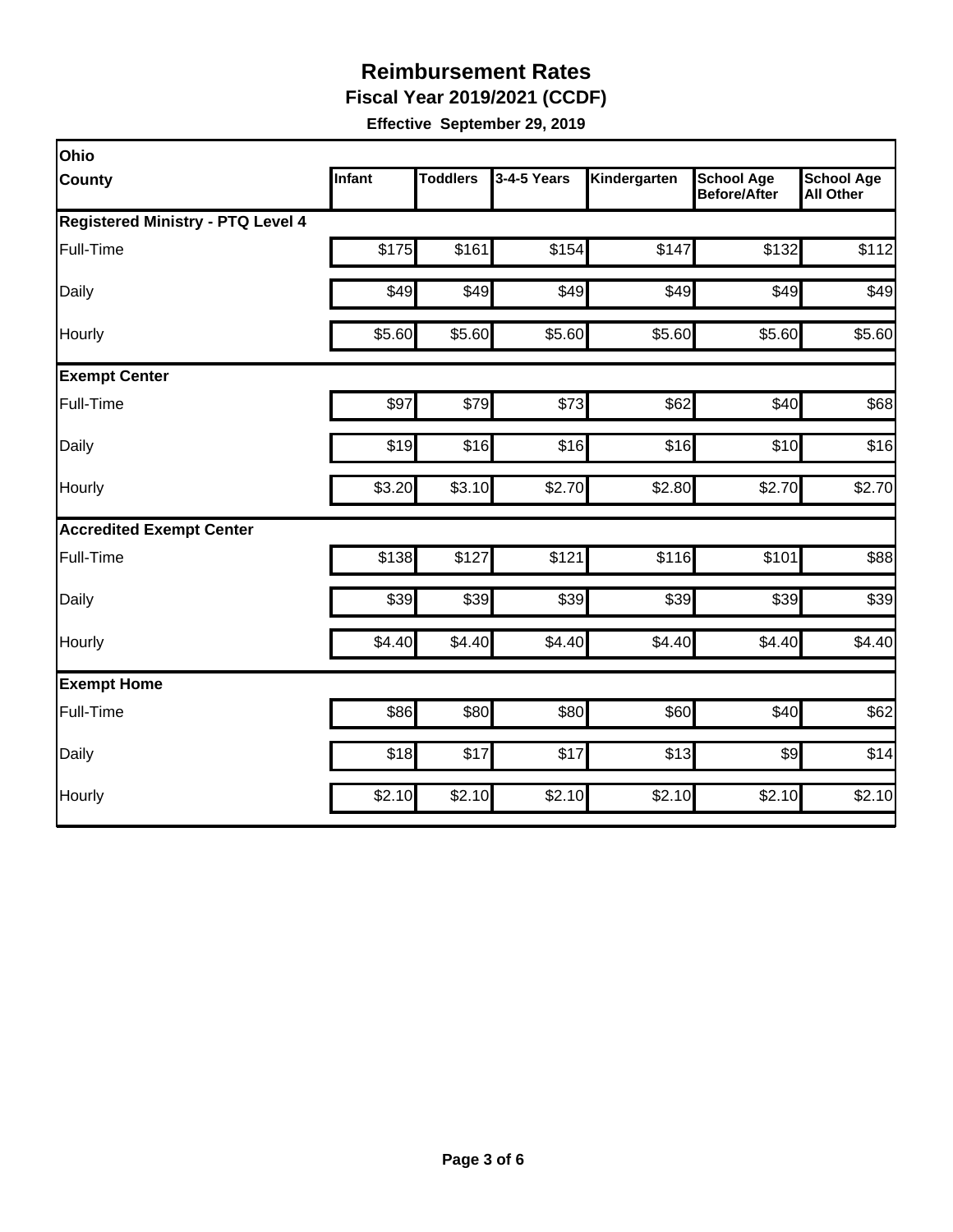**School Year 2019/2021 (OMW Pre-K)**

| Ohio                          |        |                 |             |              |                                   |                                       |
|-------------------------------|--------|-----------------|-------------|--------------|-----------------------------------|---------------------------------------|
| <b>County</b>                 | Infant | <b>Toddlers</b> | 3-4-5 Years | Kindergarten | <b>School Age</b><br>Before/After | <b>School Age</b><br><b>All Other</b> |
| Licensed Center - PTQ Level 3 |        |                 |             |              |                                   |                                       |
| Full-Time                     |        |                 | \$157.30    |              |                                   |                                       |
| Daily                         |        |                 |             |              |                                   |                                       |
| Hourly                        |        |                 |             |              |                                   |                                       |
| Licensed Center - PTQ Level 4 |        |                 |             |              |                                   |                                       |
| Full-Time                     |        |                 | \$169.40    |              |                                   |                                       |
| Daily                         |        |                 |             |              |                                   |                                       |
| Hourly                        |        |                 |             |              |                                   |                                       |
| Licensed Home - PTQ Level 3   |        |                 |             |              |                                   |                                       |
| Full-Time                     |        |                 | \$122.10    |              |                                   |                                       |
| Daily                         |        |                 |             |              |                                   |                                       |
| Hourly                        |        |                 |             |              |                                   |                                       |
| Licensed Home - PTQ Level 4   |        |                 |             |              |                                   |                                       |
| Full-Time                     |        |                 | \$130.90    |              |                                   |                                       |
| Daily                         |        |                 |             |              |                                   |                                       |
| Hourly                        |        |                 |             |              |                                   |                                       |
| VCP Ministry - PTQ Level 0    |        |                 |             |              |                                   |                                       |
| Full-Time                     |        |                 | \$80.30     |              |                                   |                                       |
| Daily                         |        |                 |             |              |                                   |                                       |
| Hourly                        |        |                 |             |              |                                   |                                       |
| VCP Ministry - PTQ Level 3    |        |                 |             |              |                                   |                                       |
| Full-Time                     |        |                 | \$157.30    |              |                                   |                                       |
| Daily                         |        |                 |             |              |                                   |                                       |
| Hourly                        |        |                 |             |              |                                   |                                       |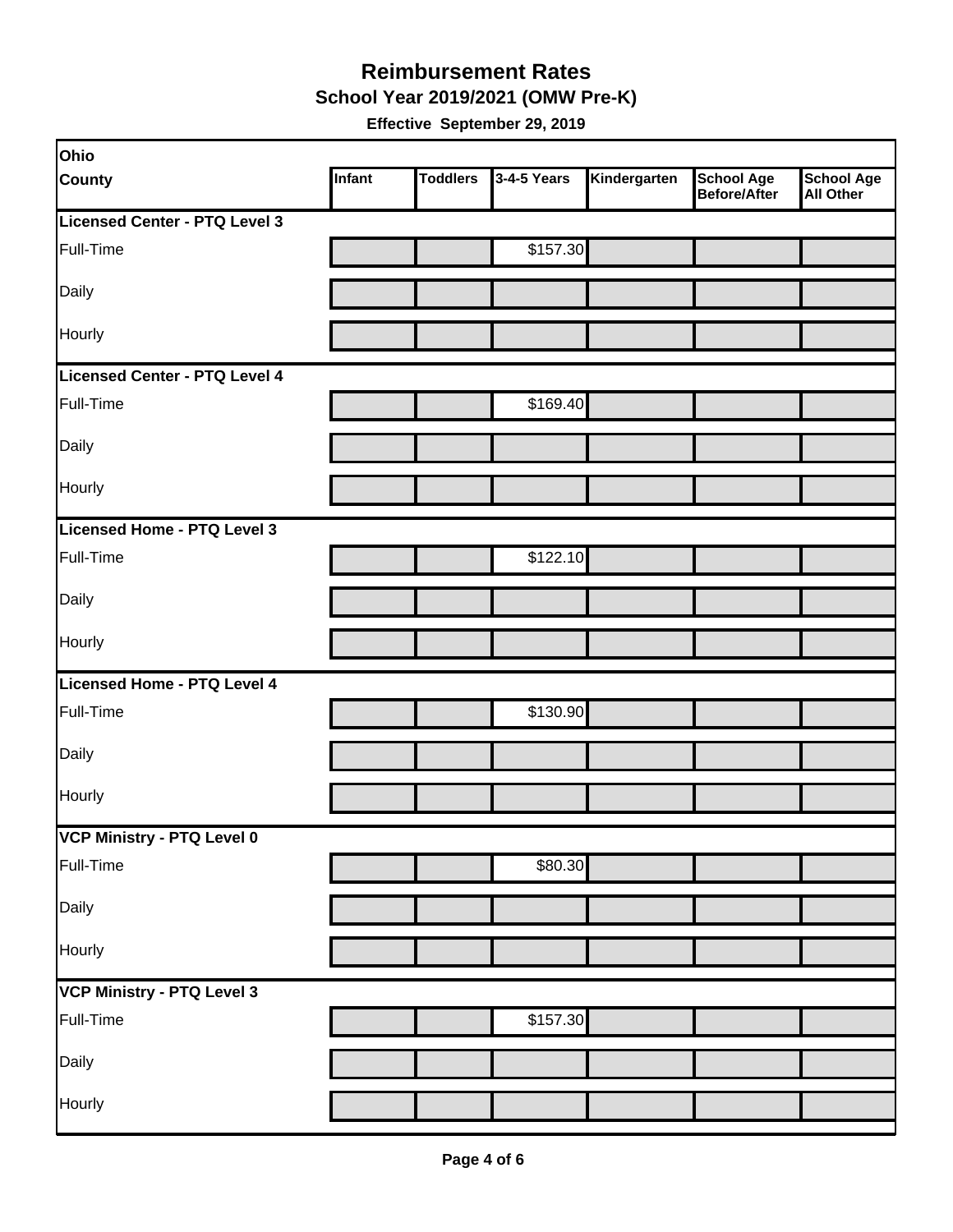**School Year 2019/2021 (OMW Pre-K)**

| Ohio                                    |               |                 |             |              |                                          |                                       |  |  |  |
|-----------------------------------------|---------------|-----------------|-------------|--------------|------------------------------------------|---------------------------------------|--|--|--|
| <b>County</b>                           | <b>Infant</b> | <b>Toddlers</b> | 3-4-5 Years | Kindergarten | <b>School Age</b><br><b>Before/After</b> | <b>School Age</b><br><b>All Other</b> |  |  |  |
| <b>VCP Ministry - PTQ Level 4</b>       |               |                 |             |              |                                          |                                       |  |  |  |
| Full-Time                               |               |                 | \$169.40    |              |                                          |                                       |  |  |  |
| Daily                                   |               |                 |             |              |                                          |                                       |  |  |  |
| Hourly                                  |               |                 |             |              |                                          |                                       |  |  |  |
| Private Accredited School - PTQ Level 0 |               |                 |             |              |                                          |                                       |  |  |  |
| Full-Time                               |               |                 | \$121.00    |              |                                          |                                       |  |  |  |
| Daily                                   |               |                 |             |              |                                          |                                       |  |  |  |
| Hourly                                  |               |                 |             |              |                                          |                                       |  |  |  |
| Private Accredited School - PTQ Level 1 |               |                 |             |              |                                          |                                       |  |  |  |
| Full-Time                               |               |                 | \$121.00    |              |                                          |                                       |  |  |  |
| Daily                                   |               |                 |             |              |                                          |                                       |  |  |  |
| Hourly                                  |               |                 |             |              |                                          |                                       |  |  |  |
| Private Accredited School - PTQ Level 2 |               |                 |             |              |                                          |                                       |  |  |  |
| Full-Time                               |               |                 | \$145.20    |              |                                          |                                       |  |  |  |
| Daily                                   |               |                 |             |              |                                          |                                       |  |  |  |
| Hourly                                  |               |                 |             |              |                                          |                                       |  |  |  |
| Private Accredited School - PTQ Level 3 |               |                 |             |              |                                          |                                       |  |  |  |
| Full-Time                               |               |                 | \$157.30    |              |                                          |                                       |  |  |  |
| Daily                                   |               |                 |             |              |                                          |                                       |  |  |  |
| Hourly                                  |               |                 |             |              |                                          |                                       |  |  |  |
| Private Accredited School - PTQ Level 4 |               |                 |             |              |                                          |                                       |  |  |  |
| Full-Time                               |               |                 | \$169.40    |              |                                          |                                       |  |  |  |
| Daily                                   |               |                 |             |              |                                          |                                       |  |  |  |
| Hourly                                  |               |                 |             |              |                                          |                                       |  |  |  |